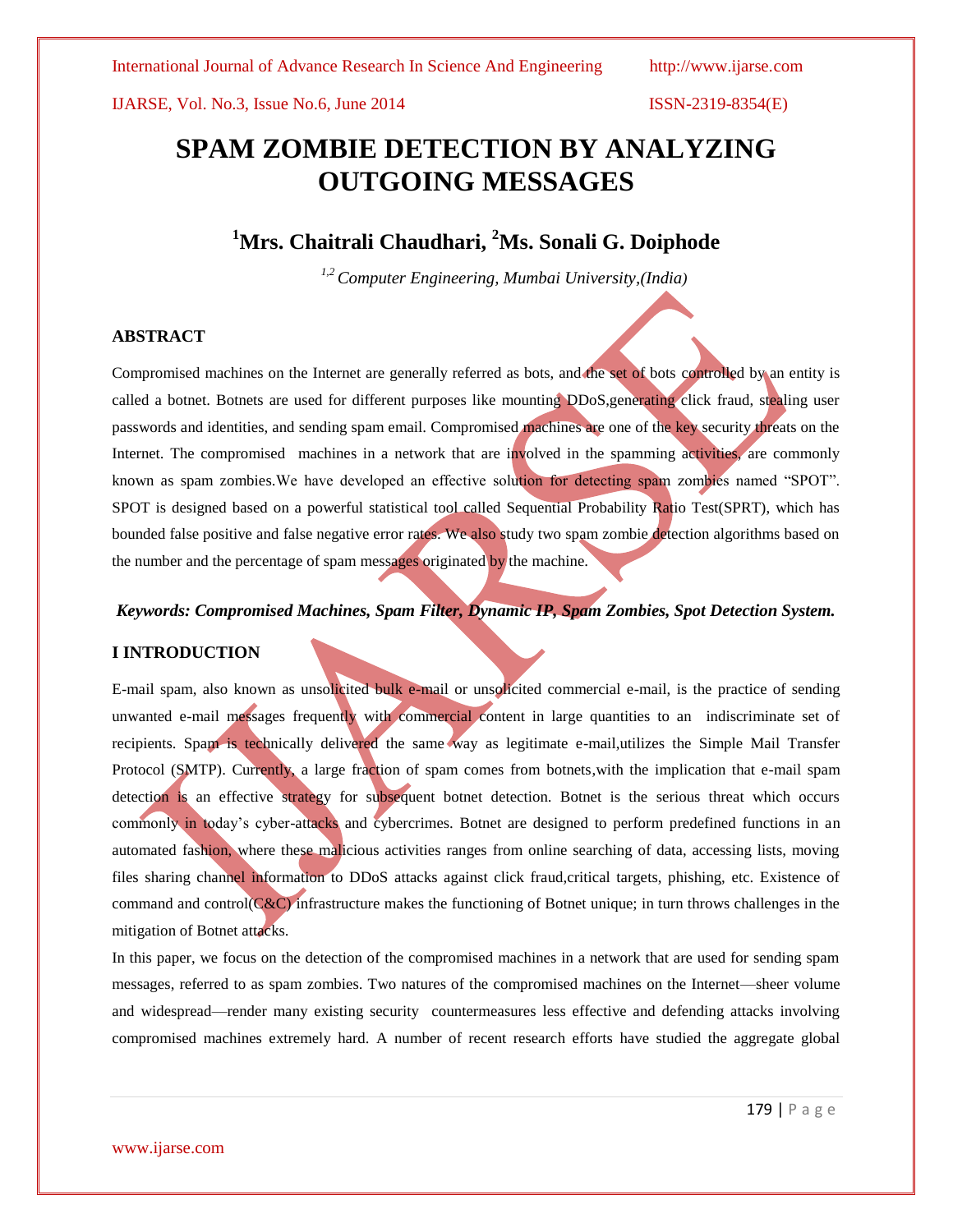### IJARSE, Vol. No.3, Issue No.6, June 2014 ISSN-2319-8354(E)

characteristics of spamming botnets (networks of compromised machines involved in spamming) such as spamming patterns of botnets and the size of botnets.

Instead of studying aggregate global characteristics of spamming botnets, we develop a tool for system administrators to automatically detect the compromised machines in their networks in an online manner. In this paper, we develop a spam zombie detection system, called as SPOT, by monitoring outgoing messages. SPOT system is designed based on a statistical tool called Sequential Probability Ratio Test (SPRT), developed by Wald[1]. As a simple and powerful statistical method, SPRT has many desirable features. It minimizes the required number of observations for decision among all the sequential and non-sequential statistical tests less error rates. This means that the SPOT detection system can identify a compromised machine quickly. Both the false positive and false negative probabilities of SPRT can be bounded by user-defined thresholds.

### **II OBJECTIVE**

www.ijarse.com

The main objective of this paper is effectively identifying the Spam zombies using SPOT without any botnet spam signatures techniques in a network. Detection of Spam messages will minimize the network traffic and detect the compromised machines which produce the spam messages.

### **III LITERATURE SURVEY**

In this section, we discuss related work in detecting compromised machines. Two recent studies [2], [3] investigated the aggregate global characteristics of spamming botnets including the size of botnets and the spamming patterns of botnets. These studies provide aggregate global characteristics of spamming botnets by clustering spam messages received at the provider into spam campaigns using embedded URLs and near-duplicate content clustering, respectively. These approaches are better suited for large e-mail service providers to understand the aggregate global characteristics of spamming botnets instead of being deployed by individual networks to detect internal compromised machines.Also they can not support online detection.

DBSpam tool developed by Xie et al. detect proxy-based spamming activities in a network relying on the packet symmetry property of such activities [4], Not only the spam proxies but we want to detect all types of compromised machines which are involved in spamming.

Here we have few botnet detection schemes. Gu et al., developed BotHunter [5] detects compromised machines by correlating the IDS dialog trace in a network. BotHunter which relies on the specifics of the malware infection process,while SPOT focuses on the economic incentive behind many compromised machines and their involvement in spamming.

An anomaly-based detection system named BotSniffer [6] identifies botnets by exploring the spatial-temporal behavioral similarity commonly observed in botnets. It focuses on HTTP-based and IRC-based botnets.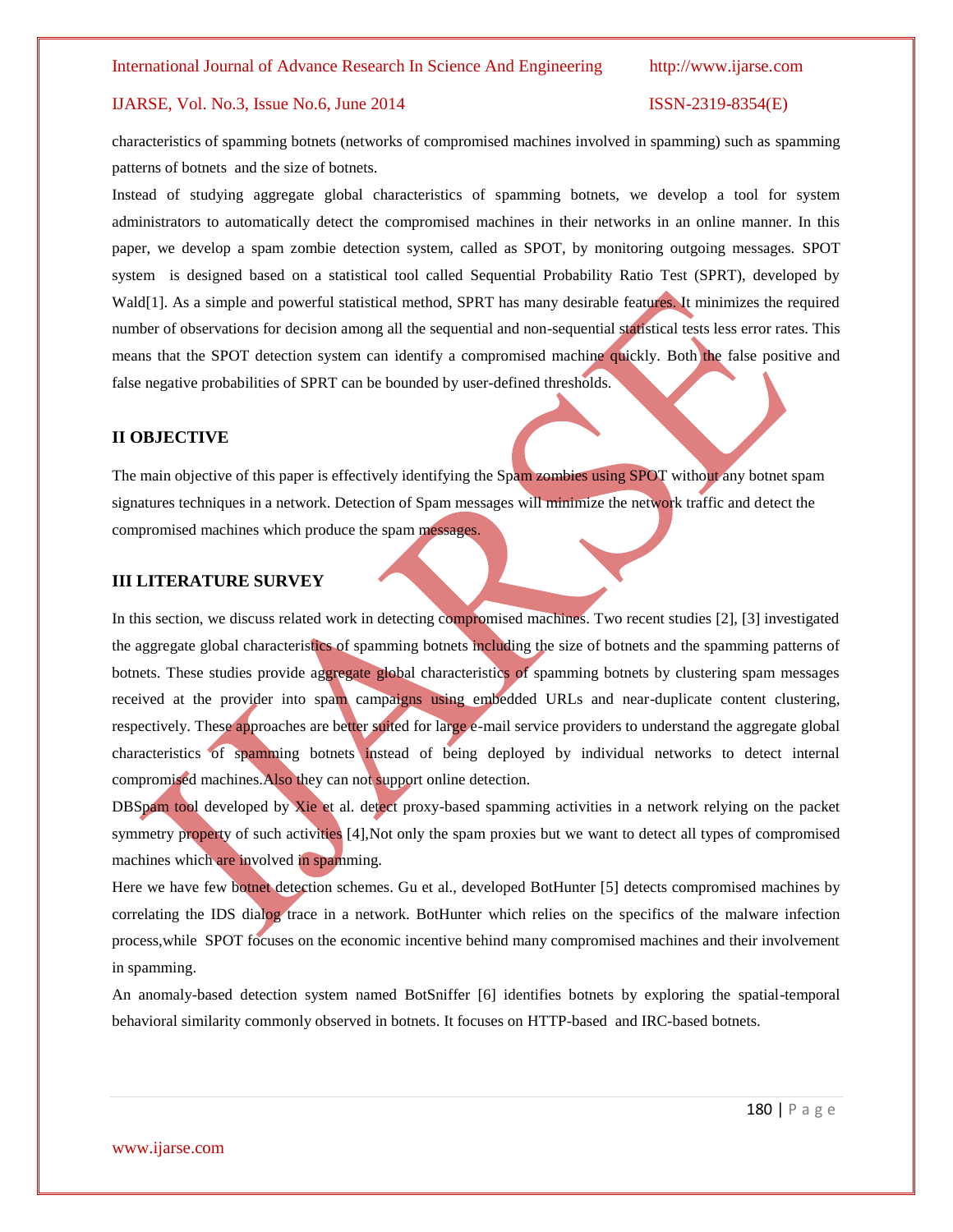### International Journal of Advance Research In Science And Engineering http://www.ijarse.com

### IJARSE, Vol. No.3, Issue No.6, June 2014 ISSN-2319-8354(E)

BotMiner [7] is both structure and protocol independent. In BotMiner, flows are classified into groups based on similar malicious activity patterns and similar communication patterns. The intersection of the two groups is considered to be compromised machines.

Compared to general botnet detection systems such as BotHunter, BotSniffer, and BotMiner, SPOT is a lightweight compromised machine detection system.

### **IV SEQUENTIAL PROBABILITY RATIO TEST (SPRT)**

SPOT is designed based on the statistical tool Sequential Probability Ratio Test(SPRT). SPRT can be considered as an one-dimensional random walk with two user-specified boundaries corresponding to the two hypotheses. When the samples of the concerned random variable arrive sequentially, it moves either upward or downward direction, depending on the value of the observed sample. When the walk reaches or crosses either of the boundaries for the first time, it terminates and the corresponding hypothesis is selected.SPRT has many desirable features. One is both the actual false positive and false negative probabilities of SPRT can be bounded by the user-specified error rates. A smaller error rate tends to require a larger number of observations before SPRT ends. Thus, users can balance the performance and cost (in terms of number of required observations) of an SPRT test. Another is, SPRT minimizes the average number of the required observations for reaching a conclusion for a given error rate.

### **V SPAM ZOMBIE DETECTION ALGORITHMS**

### **5.1 Spot Detection Algorithm**

SPOT is designed based on the statistical tool SPRT. In SPOT, we consider  $H_1$  as a compromised and  $H_0$  as normality. That is, H<sub>1</sub> is true if the machine is compromised, and H<sub>0</sub> is true if it is normal. In addition, we let  $X_i = 1$  if the i<sup>th</sup> message from the concerned machine in the network is a spam, and  $X_i = 0$  otherwise. When an outgoing message arrives at the SPOT system, sender machine IP address is recorded. Then using content-based spam filter message is classified as either ham or spam. Let  $X_i = 1$  if the i<sup>th</sup> message from the concerned machine in the network is a spam, and  $X_i = 0$  otherwise. Spot maintains the logarithm value of the corresponding probability ratio Λn per IP address from where messages are received. Once a machine is identified as being compromised it is added into the list of potentially compromised machines that system administrators can go further for cleaning. The SPOT detection system does not need to further monitor the message sending behavior of the compromised machine. On the other hand, a machine which is currently normal may get compromised at a later time. Therefore, machines that are detected to be normal by SPOT need continuous monitoring. Once such a machine is identified by SPOT, the records of the machine in SPOT are reset so that a new monitoring phase starts for the machine.

### **5.2 Spam Count and Percentage-Based Detection Algorithms**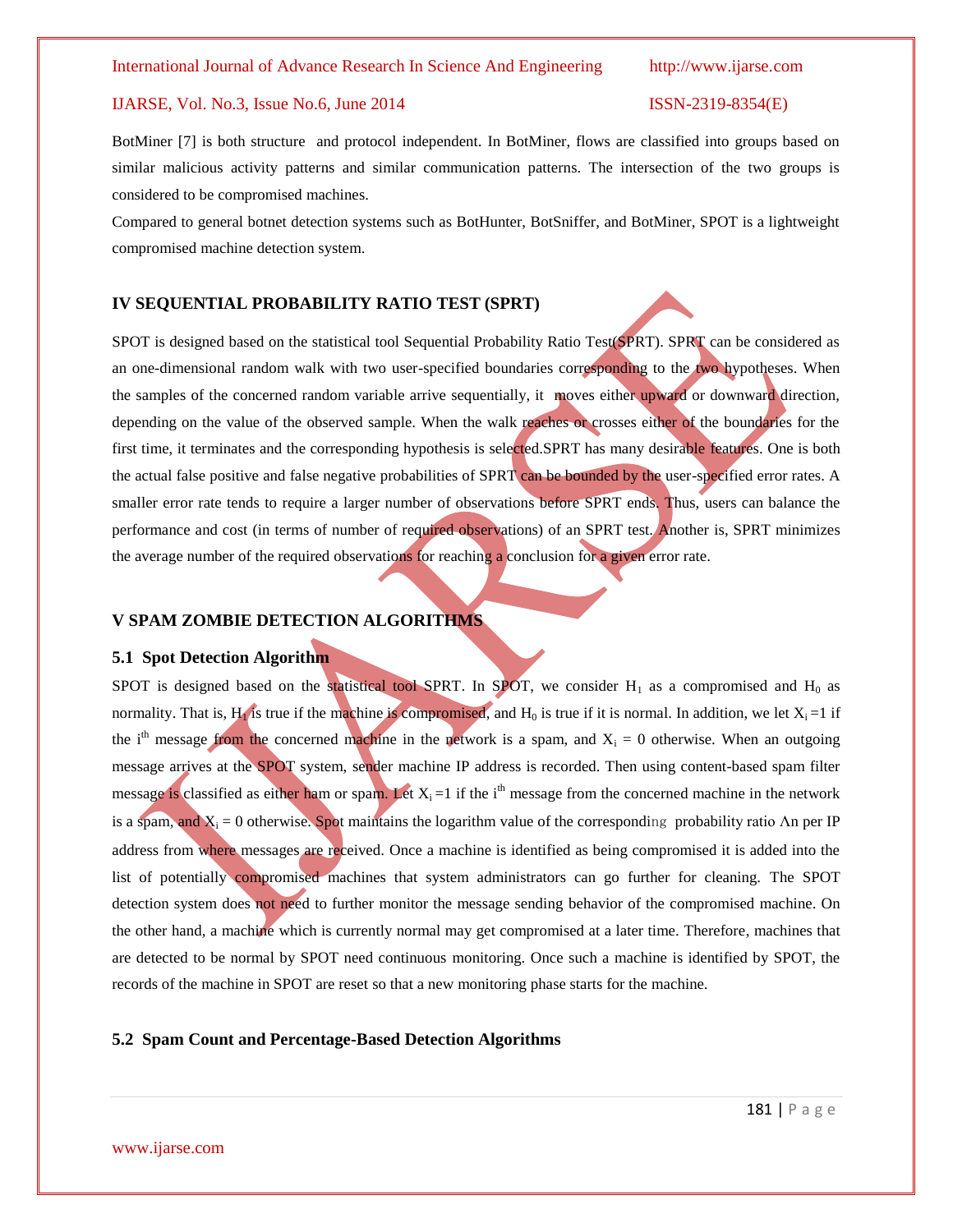### IJARSE, Vol. No.3, Issue No.6, June 2014 ISSN-2319-8354(E)

We present two different algorithms in detecting spam zombies, first one based on the number of spam messages and another the percentage of spam messages sent from an internal machine, respectively. We call them as the count-threshold (CT) detection algorithm and the percentage-threshold (PT) detection algorithm.

In CT, the time is partitioned into windows of fixed length T. A user-defined threshold parameter Cs specifies the maximum number of spam message that may be originated from a normal machine.The system observes the number of spam messages n originated from a machine in each window. If  $n > Cs$ , then the algorithm declares that the machine has been compromised. Similarly, in the PT detection algorithm, the time is partitioned into windows of fixed length T. PT monitors two e-mail sending properties of each internal machine in each time window: one is the percentage of spam messages sent by a machine, another is the total number of messages.Let n and N denote the spam messages and total messages originated from a machine m within any time window, respectively. If  $N \geq Ca$ and  $n/N > P$ , then PT declares machine m as being compromised, where Ca is the minimum number of messages machine must send and P is the user-defined maximum spam percentage of a normal machine.

### **VI RESULT**

Thus the system is properly detected and analyzed using various techniques mentioned above. An effective and efficient system in automatically detecting compromised machines in the network is achieved successfully. The machine which is entering into the network will be observed by the SPOT. It will monitor the spam messages sent by the system.If the message exceeded the level in the sense SPOT will do some process and decide that system as Spam Zombie. This detection is based on the outgoing messages. SPOT detection system can identify a compromised machine using minimum number of observations. It also minimizes the number of required observations to detect a spam zombie. . SPOT is a lightweight compromised machine detection system

### **VII CONCLUSION**

In this paper, we have discussed an effective spam zombies detection system called SPOT for detecting an compromised machine in a network. SPOT is designed based on the statistical tool Sequential Probability Ratio Test(SPRT).It also minimizes the number of required observations to detect a spam zombie.In addition we also studied two other spam zombie detection algorithms based on number of spam message and percentage of spam message forwarded by internal machines.

### **REFERENCES**

- [1] A. Wald, Sequential Analysis. John Wiley & Sons, 1947.
- [2] Y. Xie, F. Xu, K. Achan, R. Panigrahy, G. Hulten, and I. Osipkov, "Spamming Botnets: Signatures and Characteristics," Proc. ACM. SIGCOMM,Aug. 2008.
- [3] L. Zhuang, J. Dunagan, D.R. Simon, H.J. Wang, I. Osipkov, G. Hulten, and J.D. Tygar, "Characterizing Botnets from Email Spam Records," Proc. First Usenix Workshop Large-Scale Exploits and Emergent